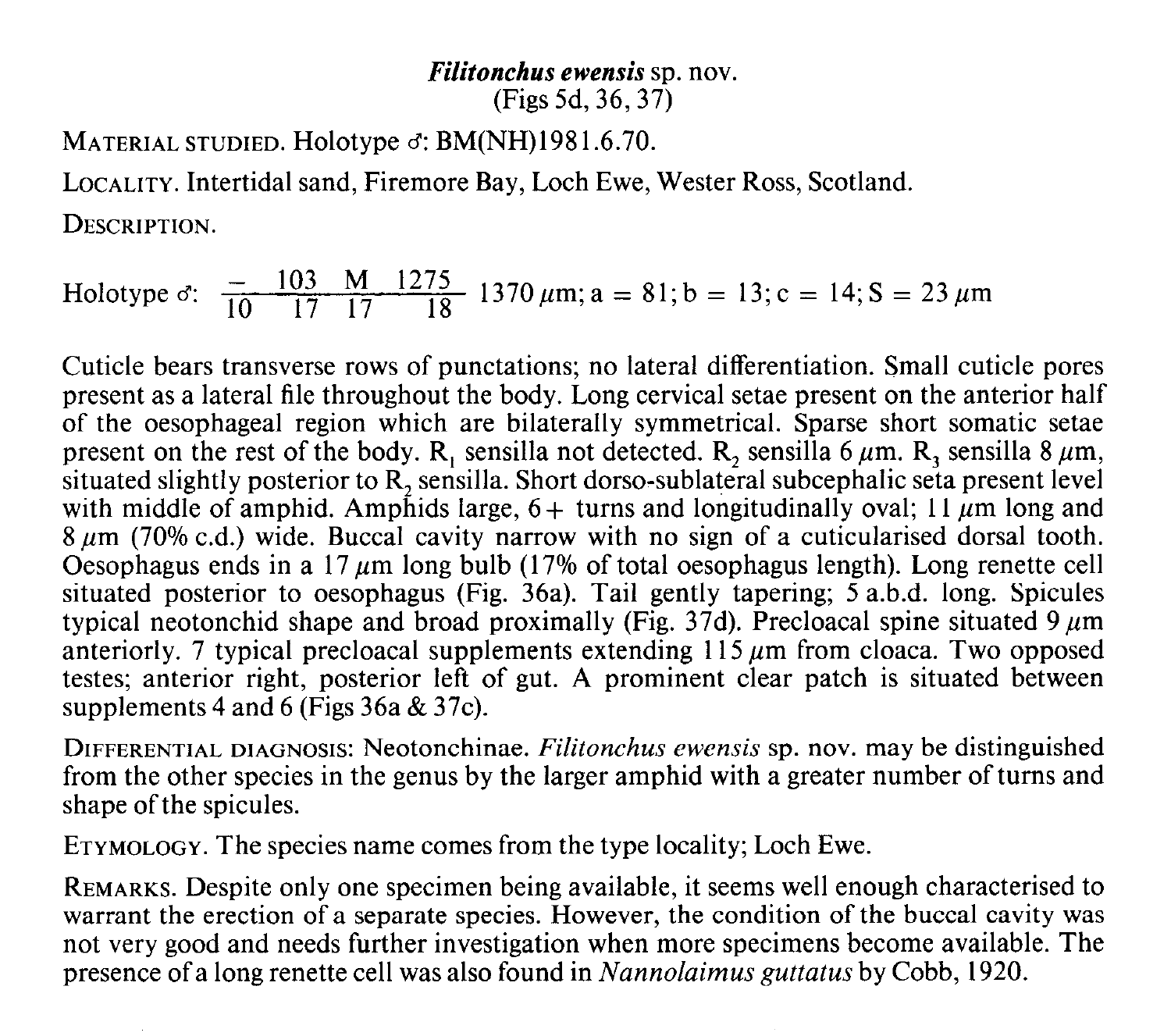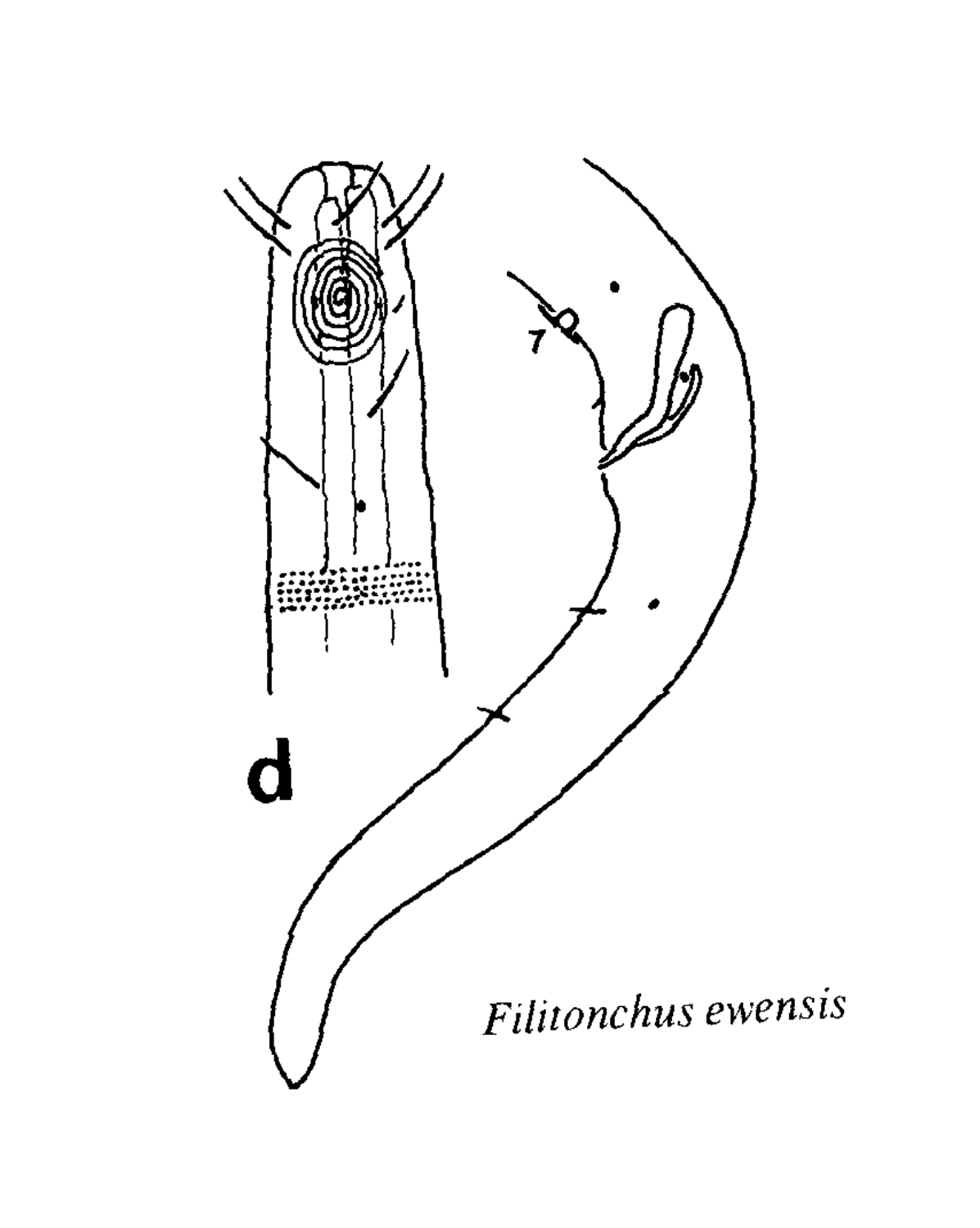

Fig. 36 Filitonchus ewensis: (a) whole body; (b) head; (c) copulatory apparatus; (d) posterior region. Bar scales:  $a = 50 \,\mu\text{m}$ ;  $d = 20 \,\mu\text{m}$ ; b, c = 10  $\mu\text{m}$ .